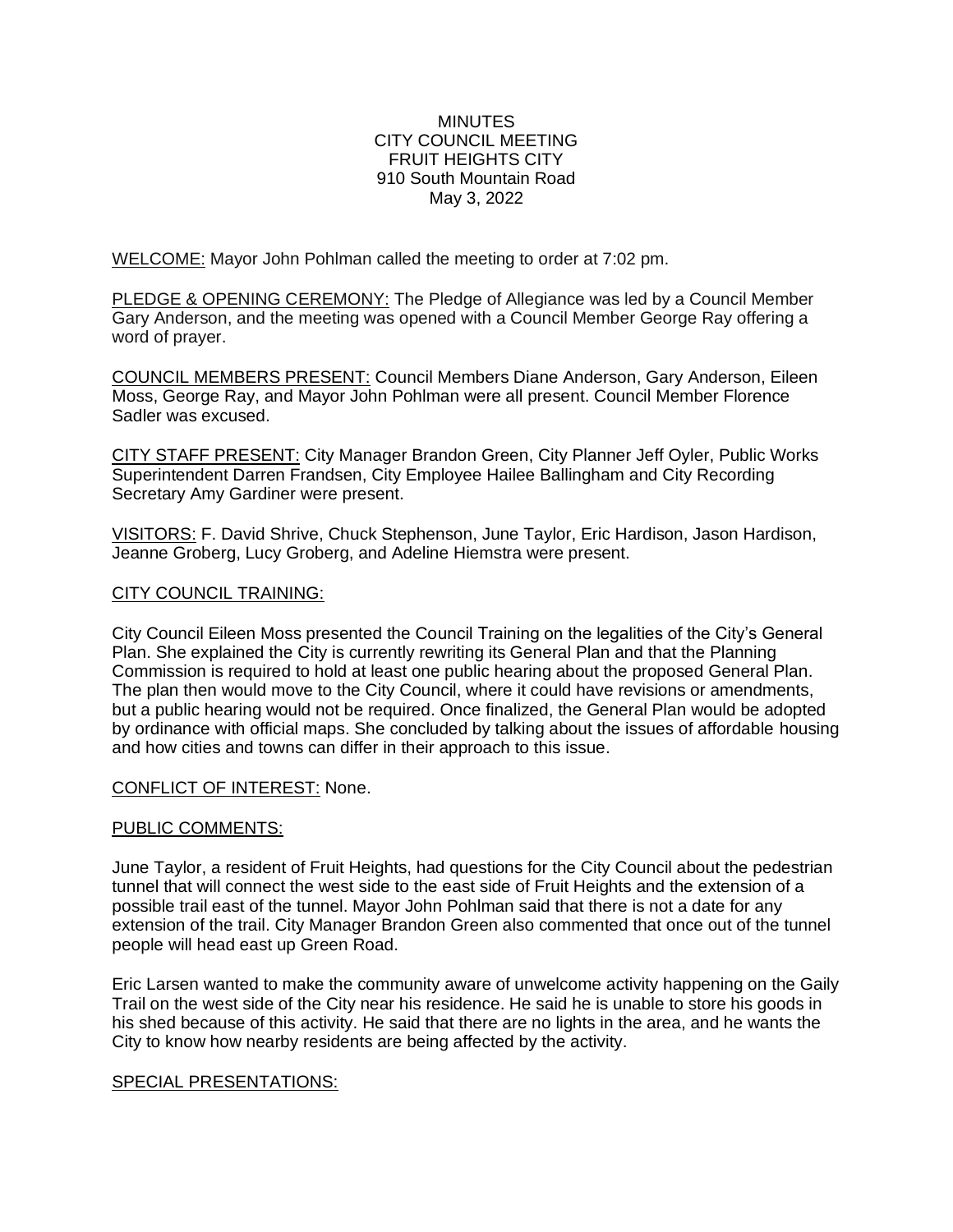## *Youth City Council Report*

Lucy Groberg and Adeline Hiemstra gave a report about the activities and projects the Youth City Council (YCC) have recently held and are currently planning. They mentioned the success for the Annual Easter Egg Hunt that occurred in April.

They then reported on upcoming planned activities, which include:

- Placing flags on graves for Memorial Day at both the Farmington and Kaysville cemeteries and hanging banners in the cities;
- Creating slogans to help with water conservation;
- Participating in the 4th of July Parade; and
- Coordinating the 5k run for Founders' Day.

## PUBLIC HEARING: None.

## CITY BUSINESS:

## *Review/Discuss/Approve/Deny Resolution 2022-004 — Culinary Water Restriction*

City Manager Brandon Green explained to the City Council that documents had been prepared and shared with them previous to the meeting for a resolution, a proclamation, and an ordinance to help the City residents conserve water. He wanted to address any concerns the City Council may have.

Water service providers to the City of Fruit Heights include: Weber Basin Water Conservancy District, Haight's Creek Irrigation, and Benchland Water District. City Manager Brandon Green explained that the State of Utah along with the water providers have declared a state of emergency with the drought conditions in Utah. The resolution, proclamation, and ordinance line up consistently with what is being asked of residents from the water providers. The resolution, proclamation, and ordinance further outline what the City will do if there are residents violating what is being asked of them to conserve water.

City Manager Brandon Green continued to discuss the resolution with the City Council. Topics they covered included:

- the process of assessing fines
- culinary water vs. secondary water
- Weber Basin Water Conservancy will have people patrolling the usage of water
- the City will be the last line of enforcement
- the use of smart timers

*After discussion, City Council Member Diane Anderson made a motion to approve Resolution 2022-004, and it was seconded by City Council Member George Ray. The City Council members present at the meeting approved the motion unanimously.* 

## *Review/Discuss/Approve/Deny Proclamation 2022-001 Declaring Scarcity of Water*

City Manager Brandon Green explained that the proposed Proclamation is similar to the Resolution saying that the Mayor and City Council are in support of the drought conditions.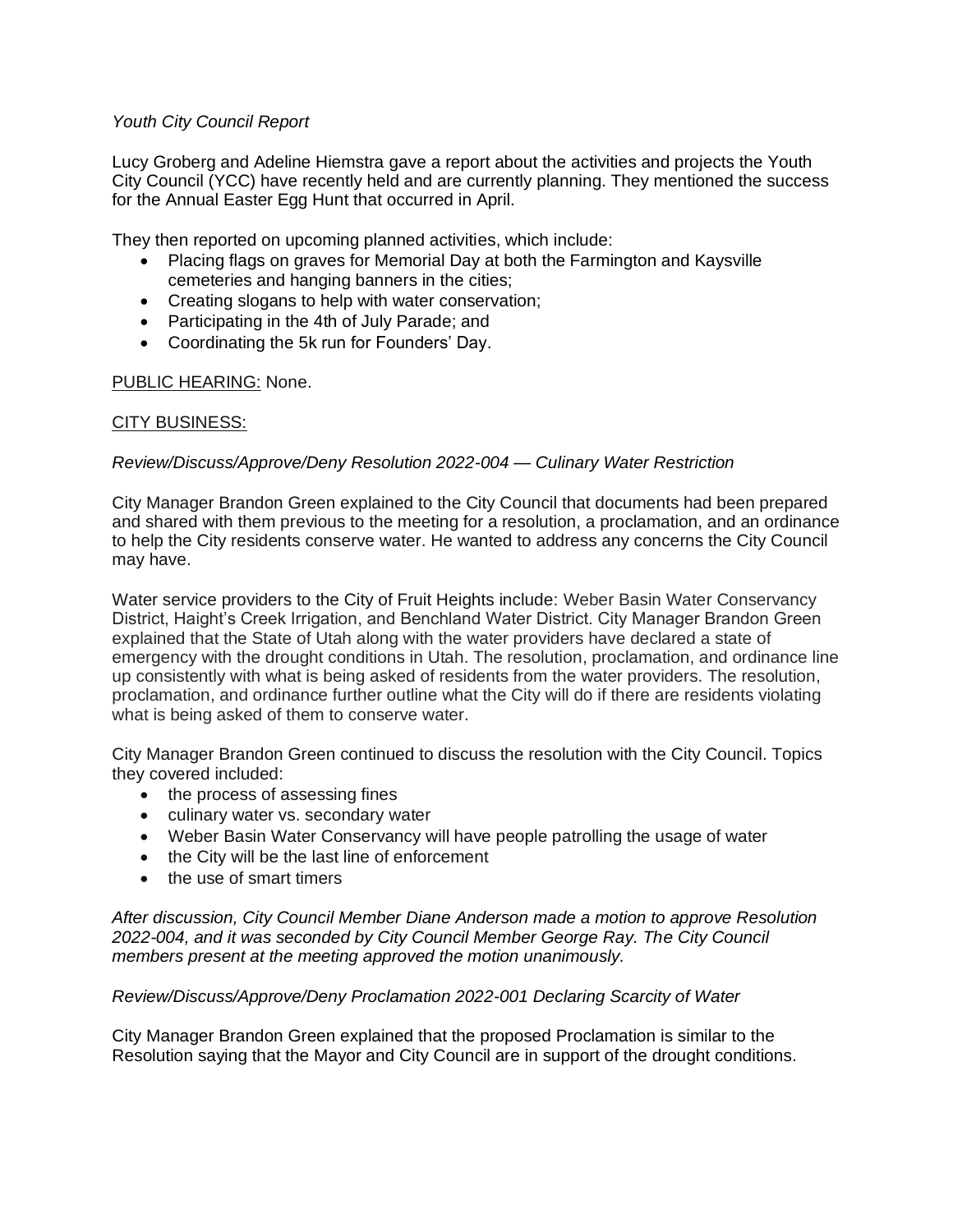*After brief discussion, Council Member Diane Anderson made a motion to approve the Proclamation 2022-001 Declaring Scarcity of Water, and it was seconded by Council Member Gary Anderson. The City Council members present at the meeting approved the motion unanimously.* 

## *Review/Review/Discuss/Approve/Deny 2022 Culinary Water Restrictions*

City Manager Brandon Green reported that the City has been asked by Weber Basin to reduce their culinary water usage by 10 percent. He also explained that there is a concern that residents will try to water their lawns with culinary water since they will be limited in their permitted use of secondary water. If residents do this, it could very easily put the City over their purchased amount and result in significant fines for the City.

Related items that were discussed include:

- Culinary water not being designed for irrigation purposes;
- The City's ability to stop inappropriate use of culinary water is used inappropriately;
- The proposed fee schedule for culinary water;
- The City's ability to look back to see residents' water usage;
- The point that this is a restricting not a revenue generating proposal; and
- Potential plans for education and community outreach to residents about the restrictions.

*After discussion, City Council Member George Ray made a motion to approve the 2022 Culinary Water Restrictions, and it was seconded by City Council Member Eileen Moss. The City Council members present at the meeting approved the motion unanimously.* 

## *Preview and Discuss FY 2022-2023 Tentative Budget*

Mayor John Pohlman said that it is time to start looking at the upcoming 2022-2023 Tentative Budget. He emphasized that the City Council should get familiar with the budget and start asking their questions now. He also pointed out that City Manager Brandon Green is willing to meet with any of them to go over any aspect of the budget. He said that it is the City Council's primary responsibility to understand the budget. He encouraged them to understand every line item and he said he is willing to meet with Council Members as well. He emphasized that the discussion will be transparent and held in open meetings.

City Manager Bradon Green explained the fiscal year. He also said that it will be quite a year with a lot of big projects including: road projects, curb and gutter projects, waterline replacement projects, replacement of aging infrastructure, a project on Quail Ridge, the sidewalk between Raymond Road and Country Road, requests for a mini-excavator and additional vehicles, trail improvements, a possible first phase of a cemetery, and a City well. There will be multiple decisions that the City Council will need to give direction on.

Mayor John Pohlman added that many of the projects have been possible because of grants that the City has received. In the last five years, the City has brought in over \$5 million in grants for projects.

Public Works Superintendent Darren Frandsen discussed with the City Council some of the issues he is seeing with the increase in the cost of equipment. City Manager Brandon Green said that he will be talking with Council Member Eileen Moss about some of the needs of the City.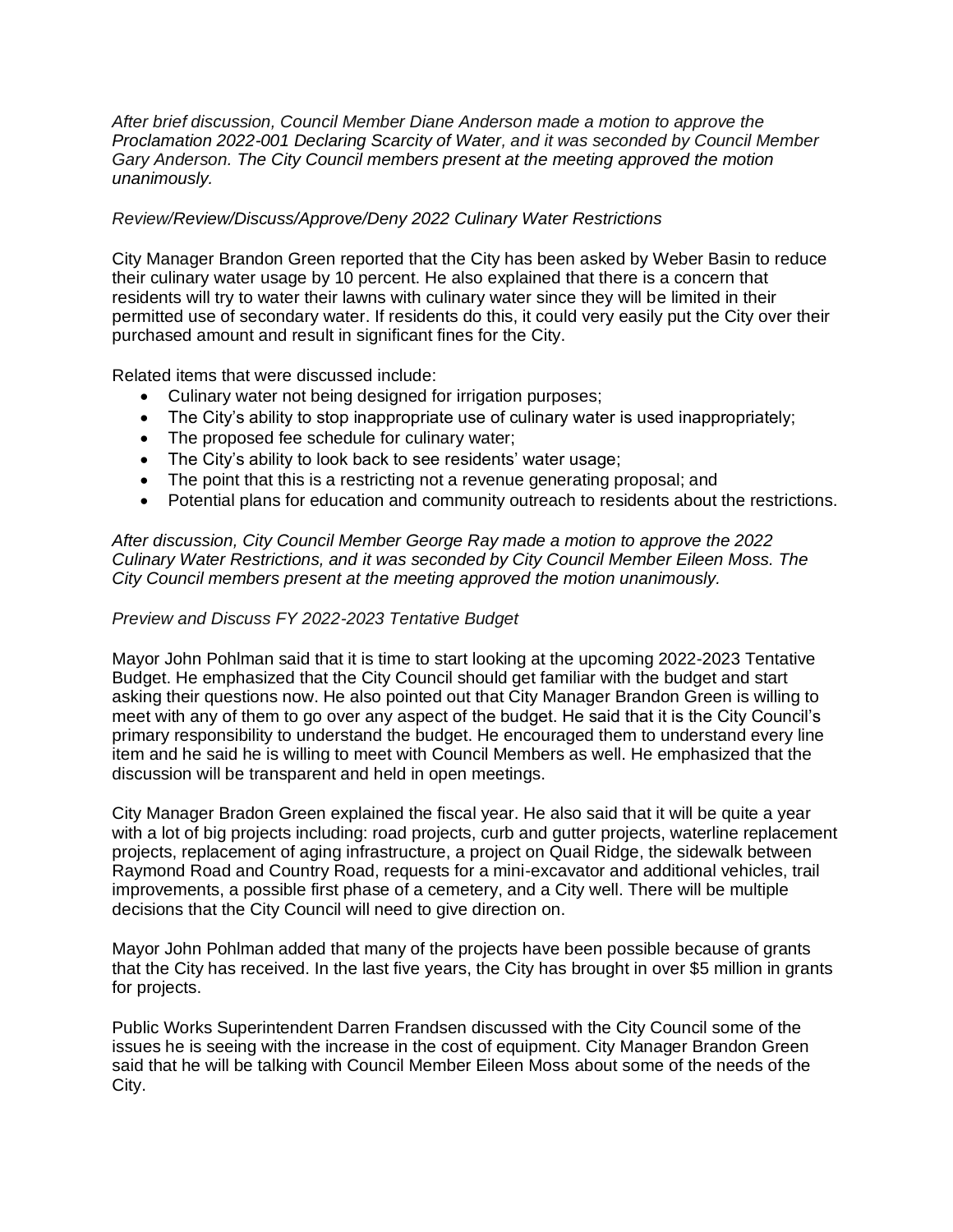Mayor John Pohlman said that the tentative budget will be adopted at the next City Council meeting on May 17.

### REVIEW AND APPROVAL OF MINUTES FROM PREVIOUS MEETINGS:

## *City Council Meeting April 19, 2022*

City Council members briefly discussed the draft minutes that previously had been provided to them for the April 19, 2022 City Council Meeting. There was a small correction made.

*After brief discussion, Council Member Eileen Moss made a motion to approve the minutes for the April 19, 2022 City Council meeting as corrected. The motion was seconded by Council Member Diane Anderson, and it was approved unanimously.*

Council Member Gary Anderson was excused at 7:52 pm.

#### CONSENT CALENDAR:

Council Member Eileen Moss said there was nothing to present for the FY 2021-2022.

### CITY COUNCIL & STAFF REPORTS:

Council Member George Ray reported that he will be attending the July 4th planning meeting with Kaysville City tomorrow so there is nothing new to report. He also discussed the process of nominating the Unsung Hero for the event.

Council Member Eileen Moss reported that she would like to use "carrots" and not "sticks" to encourage residents to conserve water. She had the Youth City Council put together some slogans for water conservation. She also discussed fun ideas to encourage residents including a drawing with the prize being a credit on their water bill. She also recommended putting signs in residents' yards saying "Water Saves Lives Here".

Public Works Superintendent Darren Frandsen gave an update on the progress with the construction projects on Lloyd Road including the storm drains that are finished and the curb and gutter are going in as well as asphalt.

City Manager Brandon Green reported that the Ridge Runner had been sent out. It included information on water conservation and the move to paperless billing.

*Council Member Eileen Moss made a motion to adjourn the meeting. Council Member Diane Anderson seconded the motion. It was approved unanimously, and the meeting was adjourned at 8:06 pm.*

I HEREBY CERTIFY that the foregoing is a true, accurate and complete record of the Fruit Heights City Council Meeting held May 3, 2022.

Not approved until signed.